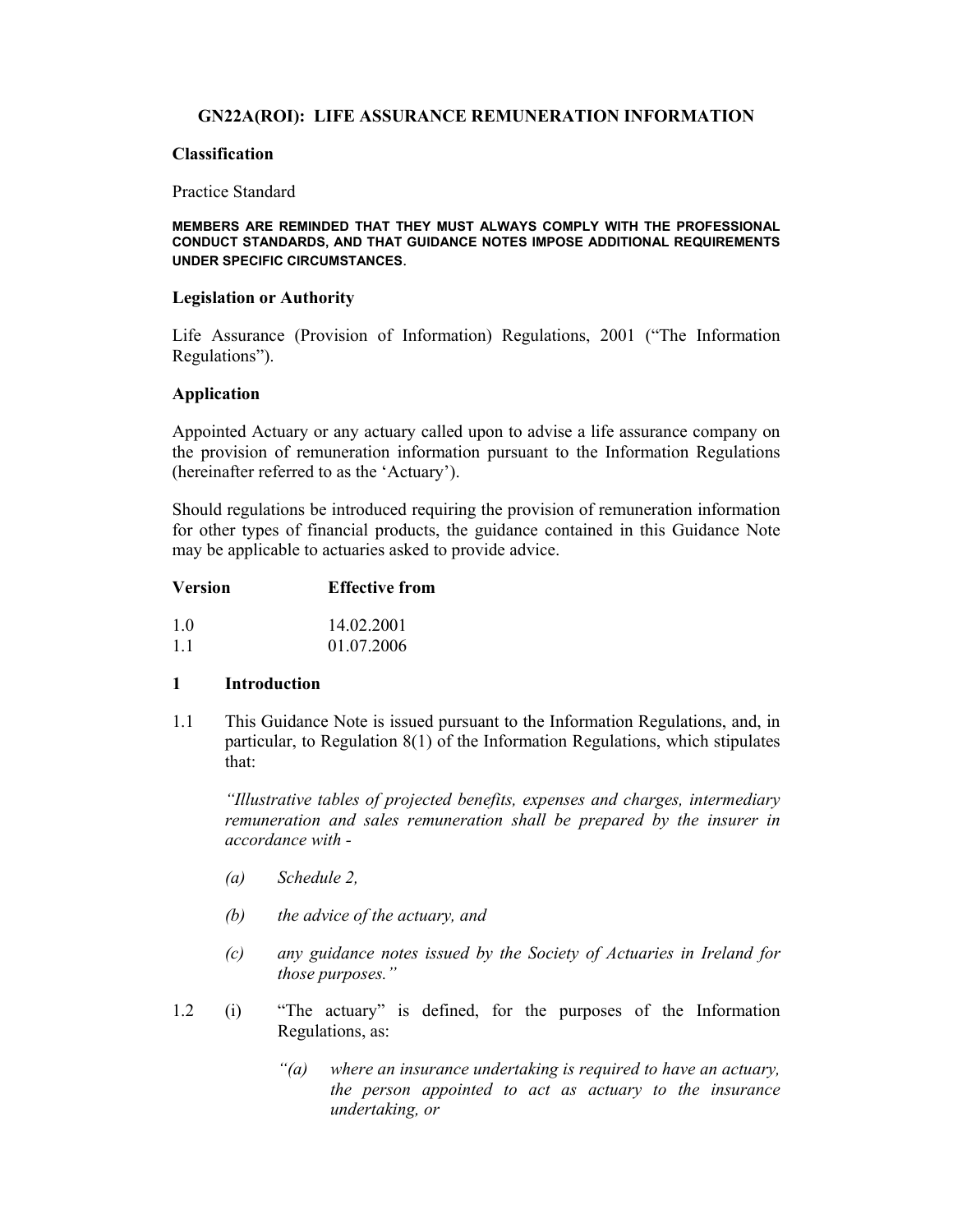*(b) in any other case, an actuary, being a Fellow Member of the Society of Actuaries in Ireland, nominated by the insurance undertaking,* 

 *to carry out any function relating to the business of the insurance undertaking which is required by the Insurance Acts to be undertaken by an actuary."* 

- (ii) "Intermediary remuneration" is defined in the Information Regulations as:
	- *"(a) the cost of payments, benefits and services paid or provided by an insurer or connected persons of the insurer to an insurance intermediary or connected persons of the insurance intermediary, and*
	- *(b) in the case of an insurance intermediary who is a connected person of the insurer, an amount in respect of a notional profit margin sufficient to achieve comparability in the total amount of intermediary remuneration in respect of that policy with an insurance intermediary who is not a connected person of that insurer."*
- (iii) "Sales remuneration" is defined in the Information Regulations as:
	- *"(a) the cost of remuneration and other payments, benefits and services equivalent to intermediary remuneration, paid or provided by an insurer or connected persons of the insurer to a sales employee of the insurer or connected persons of the sales employee in connection with a policy sold to a client, and*
	- *(b) an amount in respect of a notional profit margin sufficient to achieve comparability in the total amount of sales remuneration in respect of that policy with the intermediary remuneration which would have been payable in respect of that policy to an insurance intermediary who is not a connected person of the insurer,*

 *but does not include payment in respect of the cost of collecting premiums for industrial assurance business."* 

1.3 The Information Regulations require that a certificate furnished by the Actuary to the insurer and a declaration furnished by the insurer shall both be submitted to the Minister for Enterprise, Trade and Employment within one month of the end of each financial year.

 The Actuary's certificate is required to state *"if such be the case, that the advice given by the actuary and any guidance notes issued by the Society of Actuaries in Ireland have been complied with by the insurer"* and the Actuary is required to include in the certificate *"such qualifications, amplifications or explanations in relation to that advice as the actuary considers appropriate"*.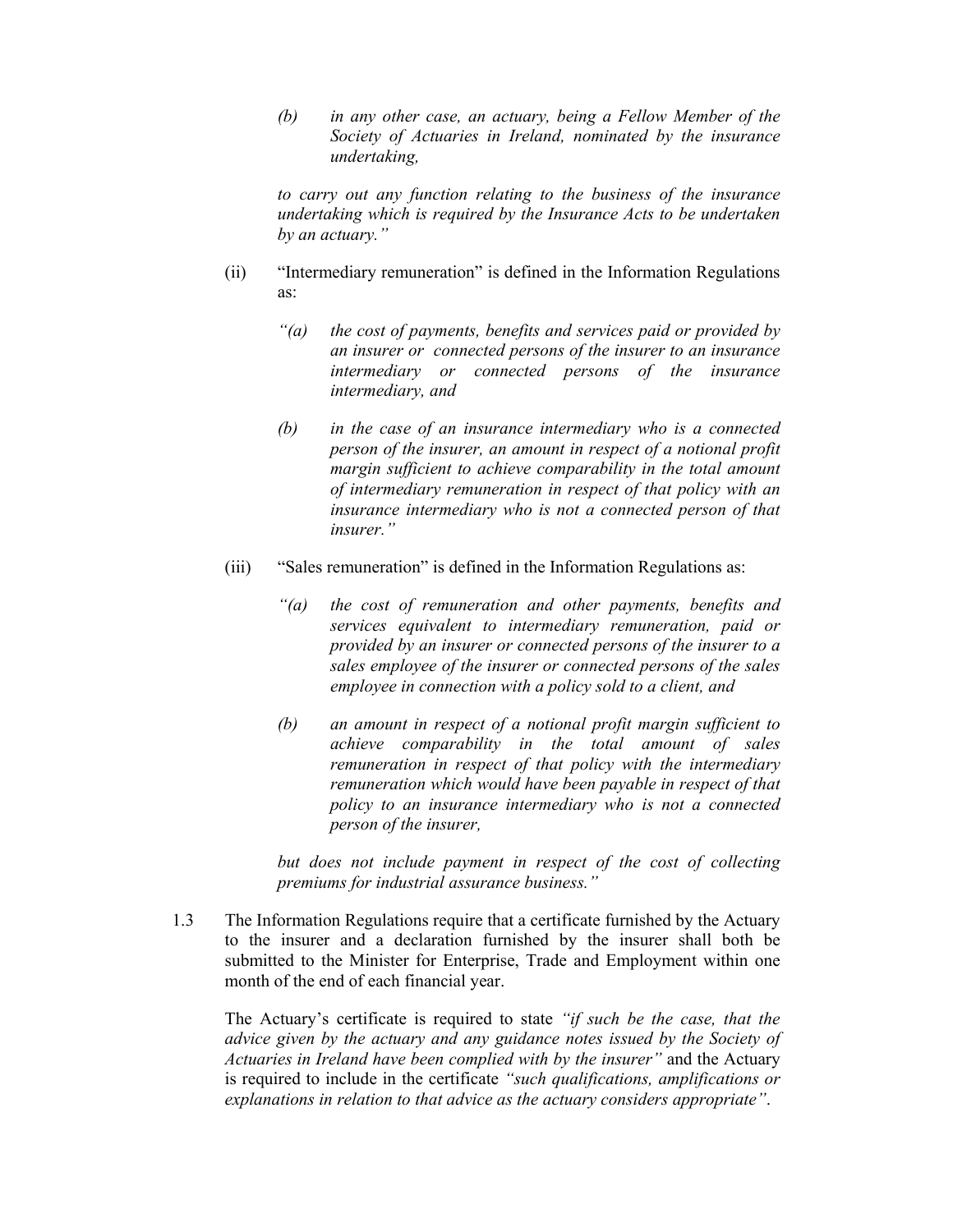The insurer's declaration is required to state *"if such be the case, that all information requested by the actuary pursuant to his or her functions under these Regulations has been provided to the actuary and is accurate"* and the insurer is required to include in the declaration *"such qualifications, amplifications or explanations as the insurer considers appropriate"*.

- 1.4 Regulation 7(5) of the Information Regulations provides that:
	- *"(a) Deviations from the form of the illustrative tables set out in paragraph A(3) and (4) of Schedule 1 shall be subject to the advice of the actuary.*
	- *(b) When giving advice pursuant to subparagraph (a), the actuary shall have regard to any guidance notes issued by the Society of Actuaries in Ireland for that purpose."*
- 1.5 While the intermediary remuneration and sales remuneration which are illustrated in the provision of remuneration information are ultimately the responsibility of the company, the Information Regulations require a company to have regard to any guidance notes issued by the Society of Actuaries in Ireland, as well as requiring consultation with the Actuary.

 This Guidance Note constitutes the guidance relating to illustrations of intermediary remuneration and sales remuneration issued by the Society of Actuaries in Ireland referred to in the Information Regulations.

 This Guidance Note also applies to any Actuary providing advice to a company pursuant to the Information Regulations.

- 1.6 Paragraph 1 of Part 2 of Schedule 2 to the Information Regulations states that *"the Illustrative Table of Intermediary Remuneration or Sales Remuneration shall state the projected premium payable and the projected cost of total payments, benefits and services payable to insurance intermediaries or sales employees to cover intermediary remuneration or sales remuneration in connection with the policy in the policy year in question"*. This is to be interpreted as requiring that the actual remuneration provided in the policy year should be shown in the relevant row of the Illustrative Table of Intermediary Remuneration or Sales Remuneration for each year for which remuneration is illustrated.
- 1.7 Where the figures between quinqennial durations in force in the Illustrative Table of Intermediary Remuneration or Sales Remuneration do not change at a steady rate, the values for all the intervening years should be given.
- 1.8 The Information Regulations specify that the cost of payments, benefits and services paid or provided by connected persons of a company must be treated as if they were payments, benefits or services paid or provided by the company, and that the cost of payments, benefits and services paid or provided to connected persons of an insurance intermediary or sales employee must be treated as if they were payments, benefits or services paid or provided to the insurance intermediary or sales employee. "Connected person" is defined in Regulation 3(2) of the Information Regulations and is extremely wide in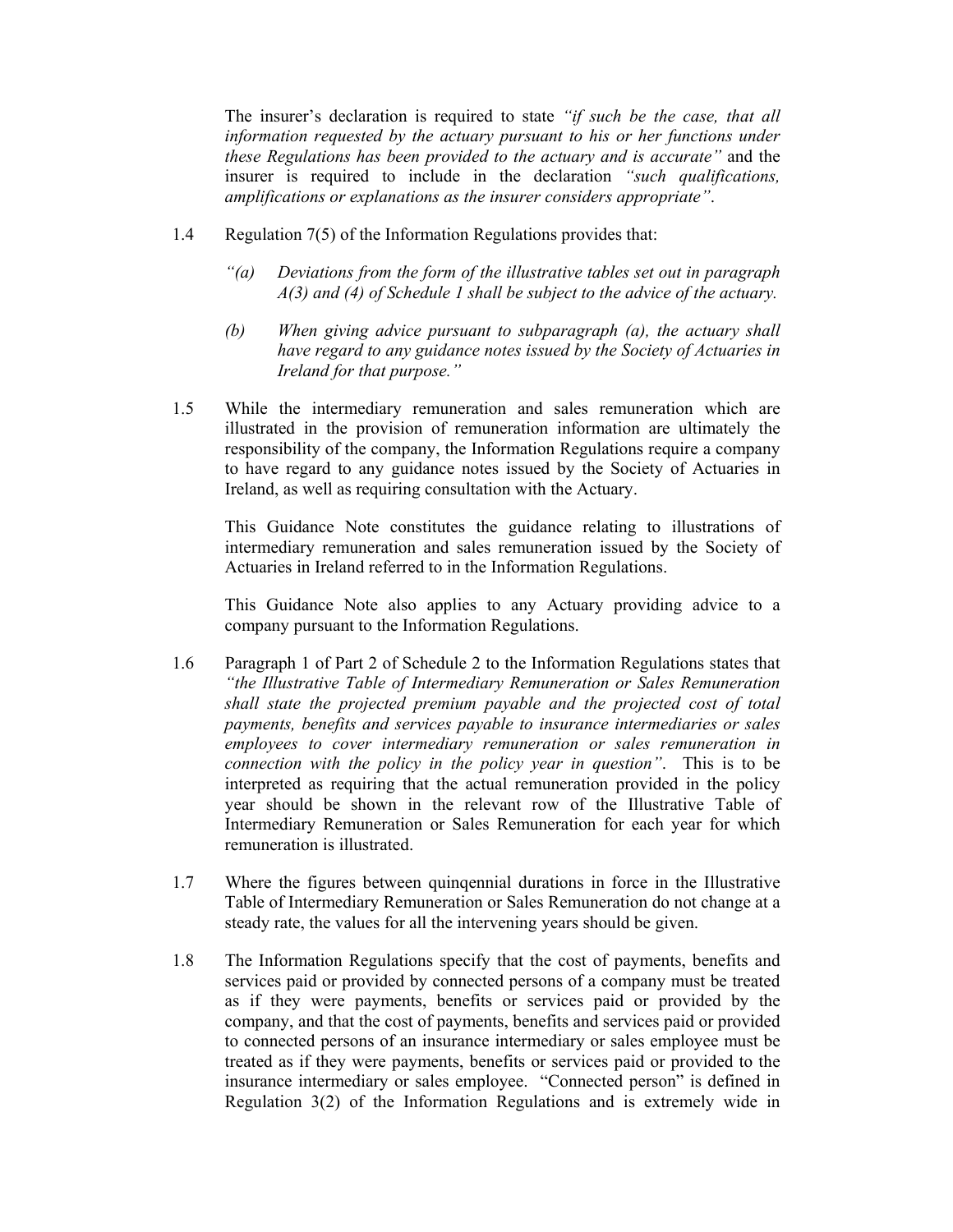scope, and the Actuary should ensure that he or she is familiar with this definition. Throughout this Guidance Note, references to the cost of payments, benefits and services paid or provided by a company are deemed to include the cost of payments, benefits and services paid or provided by connected persons of the company, and references to the cost of payments, benefits and services paid or provided to an insurance intermediary or sales employee are deemed to include the cost of payments, benefits and services paid or provided to connected persons of the insurance intermediary or sales employee.

- 1.9 If the Actuary believes that information in addition to that provided in the Illustrative Table of Intermediary Remuneration or Sales Remuneration is needed to ensure that the provision of remuneration information is fair, clear and not misleading, then the Actuary should advise the company as to what additional information should be disclosed. For this purpose, the Illustrative Table of Intermediary Remuneration or Sales Remuneration and any explanatory notes attaching thereto should be modified, amended or augmented as necessary.
- 1.10 The Information Regulations provide that the values given in the Illustrative Table of Intermediary Remuneration or Sales Remuneration to be provided before a client signs a proposal or an application form may be shown on a generic basis where it is not practicable to show the said values on a clientspecific basis, subject to the company providing the client with an Illustrative Table of Intermediary Remuneration or Sales Remuneration specific to the client when issuing the policy related to the proposal submitted by the client, other than in the case of industrial assurance policies. Where Illustrative Tables of Intermediary Remuneration or Sales Remuneration are prepared on a generic basis, the guiding principle that policyholders be provided with illustrations which are fair, clear and not misleading also applies. The generic Illustrative Table of Intermediary Remuneration or Sales Remuneration used should be typical in relation to product parameters, such as age, policy term, sum assured and premium. Where more than one remuneration structure applies to the product in question, the highest such remuneration structure should be used in constructing the generic Illustrative Table of Intermediary Remuneration or Sales Remuneration.
- 1.11 Where an Illustrative Table of Projected Benefits and Charges is supplied to a policyholder in respect of an increase in the premium of a policy, pursuant to a requirement in GN22(ROI) to do so, a corresponding Illustrative Table of Intermediary Remuneration or Sales Remuneration relating to the increase in the premium must also be given to the policyholder simultaneously with the said Illustrative Table of Projected Benefits and Charges.
- 1.12 The Minister for Enterprise, Trade and Employment has responsibility in law for the implementation of the Information Regulations. The Actuary should therefore, subject to the request or consent of the company, be prepared to explain and justify to the Department of Enterprise, Trade and Employment the advice given by the Actuary to the company which underlies illustrations of intermediary remuneration and sales remuneration.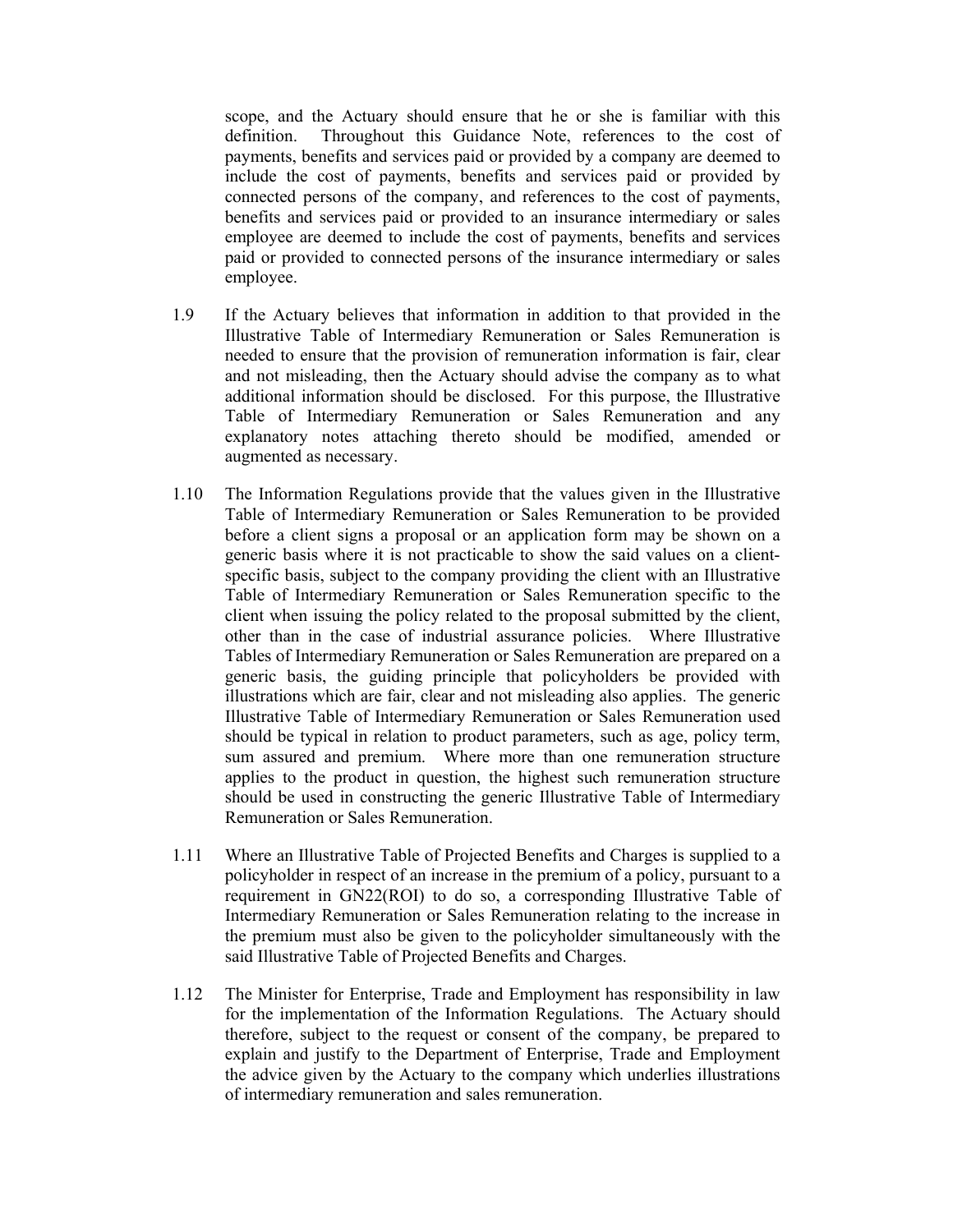# **2 Scope of Guidance Note**

- 2.1 This Guidance Note sets out the principles in accordance with which the various parameters underlying the calculation of the figures required to be disclosed in the Illustrative Table of Intermediary Remuneration or Sales Remuneration set out in the Information Regulations should be determined.
- 2.2 The Guidance Note has regard to the objectives of the provision of remuneration information as notified to the Society by the Department of Enterprise, Trade and Employment. These are:
	- (a) in the case of a policy proposed for on the advice of an independent intermediary, firstly to inform the client of any remuneration received or to be received by the independent intermediary from the company in connection with the policy, and secondly to provide the client with sufficient information to enable the client to identify any company or product bias on the part of the independent intermediary; and
	- (b) in the case of a policy proposed for on the advice of any other intermediary or of a sales employee, firstly to inform the client of any remuneration received or to be received by such intermediary or sales employee from the company in connection with the policy on an equivalent basis to that which would have applied in the case of an independent intermediary, and secondly to ensure a "level playing field" in relation to the provision of remuneration information as between independent intermediaries, other intermediaries and sales employees.
- 2.3 Pursuant to the objectives set out in Paragraph 2.2, the client should be provided with details:
	- (a) of the amount or value in cash terms of the remuneration which is to be paid in respect of the policy;
	- (b) in a manner which is fair, clear and not misleading; and
	- (c) which indicate the timing of payments.
- 2.4 If an increase in the level of the remuneration, which was not reflected in the most recent Illustrative Table of Intermediary Remuneration or Sales Remuneration supplied to the client, is proposed to be made in respect of a policy to which the provisions of the Information Regulations apply, an Illustrative Table of Intermediary Remuneration or Sales Remuneration reflecting the increased level of remuneration, in the same form as specified in the Information Regulations, must be supplied to the client prior to the implementation of the increase in the level of remuneration.

 The provisions of this Paragraph do not apply to any variations in remuneration arising solely from differences between actual experience and the best estimate assumptions used in the most recent Illustrative Table of Intermediary Remuneration or Sales Remuneration supplied to the client.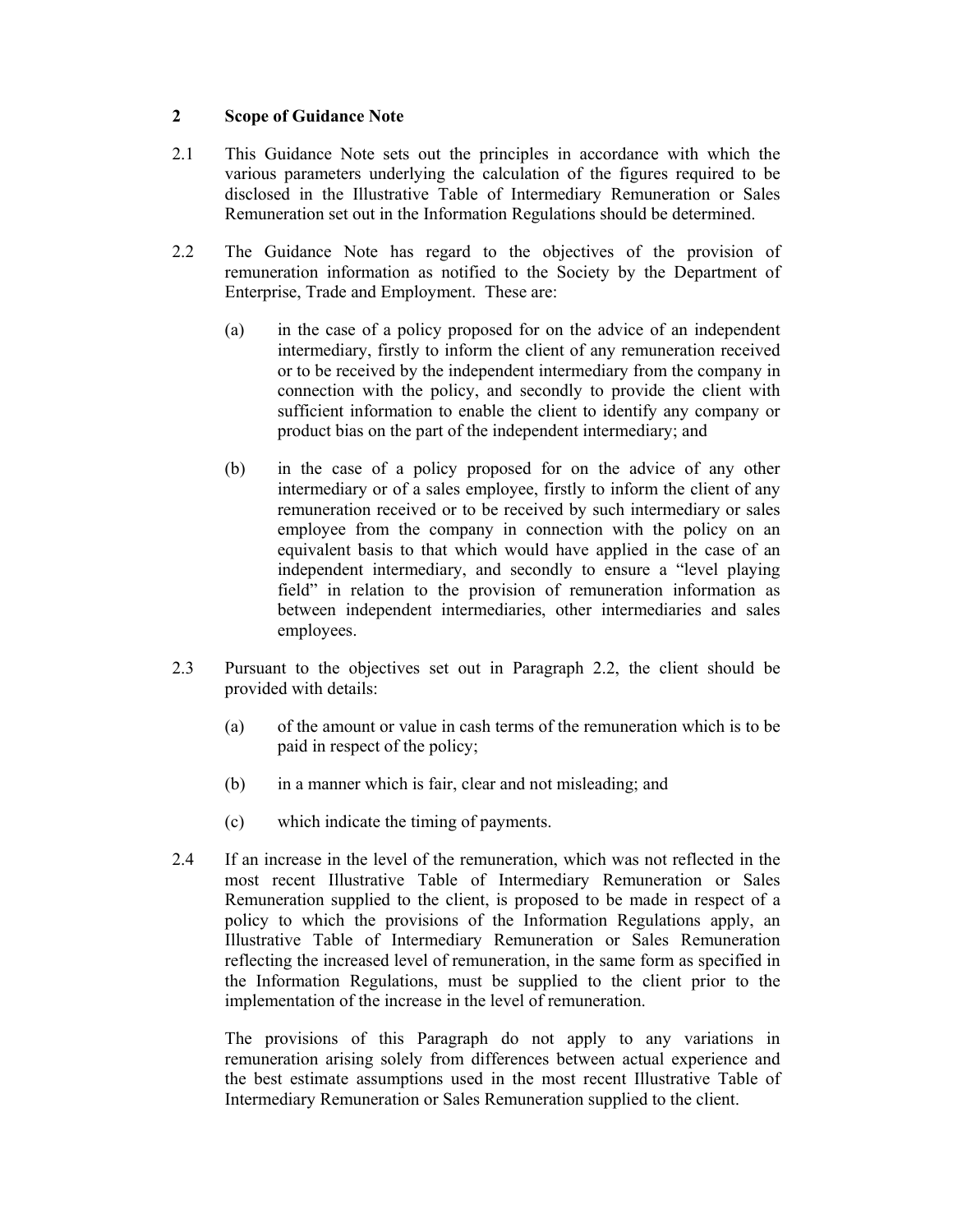# **3 Principles**

- 3.1 Where an insurance intermediary or a sales employee receives remuneration in connection with an insurance policy sold to a client, the Information Regulations require that the amount of the remuneration appropriate to the policy to be received by the insurance intermediary or sales employee be disclosed to the client. This must be prior to the client being invited to sign an application form for that contract.
- 3.2 The remuneration to be disclosed is to include both cash payments and the cost of benefits and services provided to the insurance intermediary or sales employee by the company. The costs of benefits and services to be taken into account in determining the remuneration and the way in which the total of those costs will be apportioned over individual contracts are required to be determined in accordance with the provisions of this Guidance Note.
- 3.3 In the case of an insurance intermediary who is not a connected person vis-àvis the company, the remuneration disclosed will be based on the payments, benefits and services provided to that insurance intermediary by the company.
- 3.4 In the case of an insurance intermediary who is a connected person vis-à-vis the company, or in the case of a sales employee, the remuneration disclosed will be based on the payments, benefits and services provided to that insurance intermediary or sales employee by the company or by any person or organisation connected to the company. In addition a profit margin will be added to reflect comparability with insurance intermediaries unconnected to the company, where the remuneration payments effectively include a profit element.
- 3.5 The objective of this Guidance Note is that the amounts disclosed by an insurance intermediary who is a connected person vis-à-vis the company or by a sales employee of the company should be, as far as possible, consistent with the amounts of remuneration that would be disclosed by an independent intermediary. For example, benefits and services which can be excluded from the provision of information on remuneration in the case of independent intermediaries can be excluded from the provision of information on remuneration in the case of other intermediaries and of sales employees.
- 3.6 In this Guidance Note, benefits and services refer to those benefits and services the costs of which must be disclosed as part of the cost of remuneration appropriate to the policy. The Actuary should ensure that all the costs of those categories of benefits and services which fall within the provision of information on remuneration have been included.
- 3.7 The cost of head office and branch level support for independent intermediaries (e.g. broker branches and 'inspectors') need not, in general, be disclosed as part of an independent intermediary's disclosable remuneration.

 For equivalence, therefore, the disclosable remuneration in the case of other intermediaries and of sales employees should not include the cost of head office and branch level management and support, to the extent that such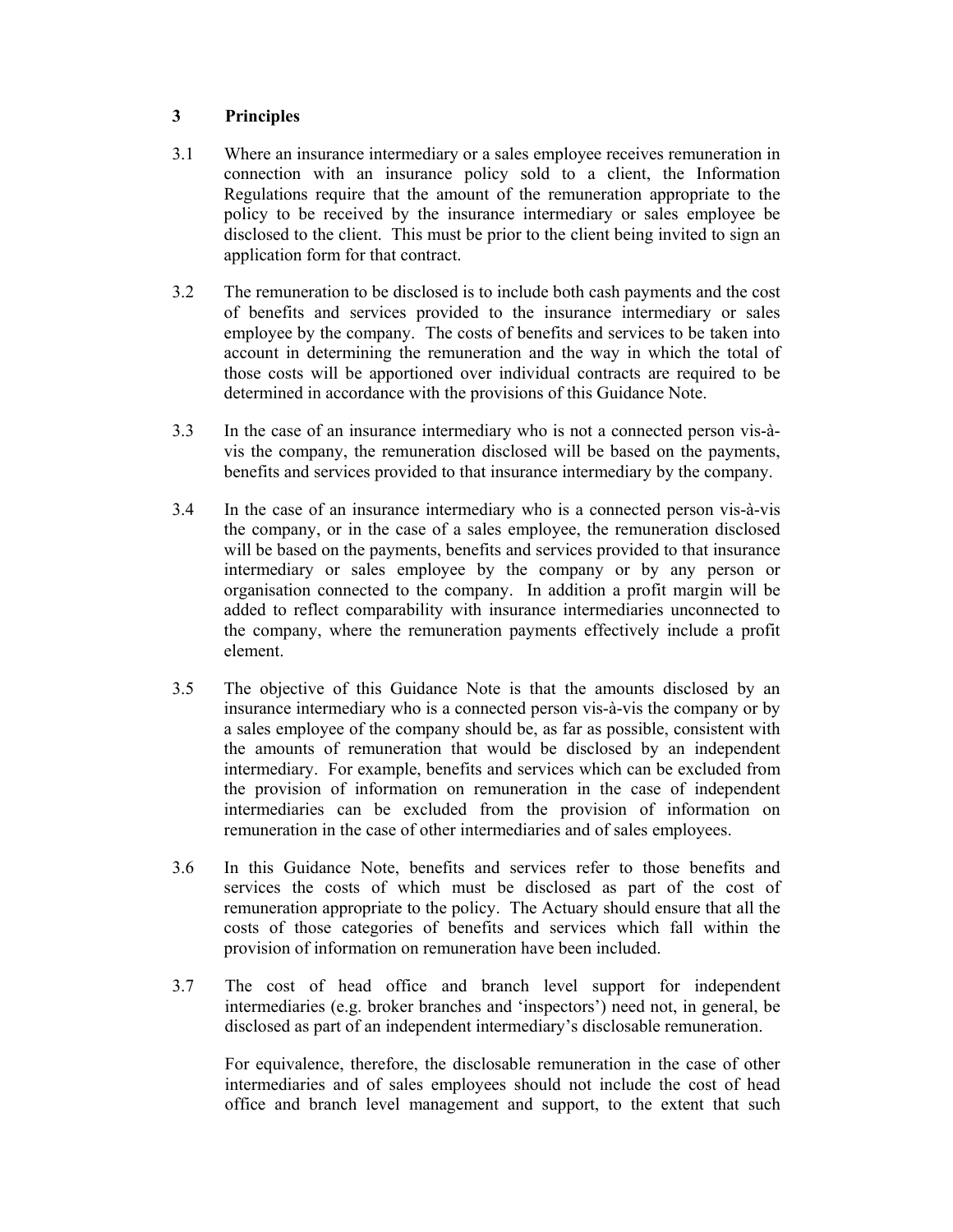services could also be provided to independent intermediaries and not be disclosed.

3.8 There may be circumstances where the Actuary believes that a straight addition of all the disclosable costs may give rise to a misleading result.

Examples might include:

- (i) The start-up of a new company where very high initial overhead costs are being incurred in establishing distribution channels.
- (ii) Support for exceptional new business expenses in a particular year.
- (iii) Temporary support for distribution expenses whilst cost-reduction measures are being taken.

 In these circumstances, for equivalence with established companies, it may be appropriate for some of the otherwise disclosable costs to be excluded, provided that all the following conditions are met.

- (i) Such costs are being met out of shareholders' capital rather than expense loadings, and a board minute to this effect has been adopted.
- (ii) The disclosed remuneration amounts are not less than the loadings for remuneration in the relevant premiums.
- (iii) Reductions in such costs in future years to the levels disclosed should be evidenced by definite business plans on, in the opinion of the Actuary, realistic assumptions.
- (iv) The excluded expenses consist only of services as described in Section 9 of this Guidance Note provided to tied insurance agents and/or sales employees.
- 3.9 Where the Actuary has doubts about whether certain categories of cost should be included or excluded, the Actuary should consult the Society. Where appropriate, the Society may consult the Department of Enterprise, Trade and Employment in relation to matters so raised.

### **4 Remuneration**

4.1 The costs of benefits and services to be taken into account and the way in which the total of those costs is to be apportioned over individual contracts to increase the disclosable payments are to be advised to the company by the Actuary. The advice given by the Actuary is expected to take account of guidance provided by the Society of Actuaries in Ireland for this purpose. The Department of Enterprise, Trade and Employment will normally expect the company to follow the advice received as a result of this consultation. Where this is not the case, the Department of Enterprise, Trade and Employment would be so notified in the declaration submitted by the company to the Minister for Enterprise, Trade and Employment pursuant to the requirements of the Information Regulations.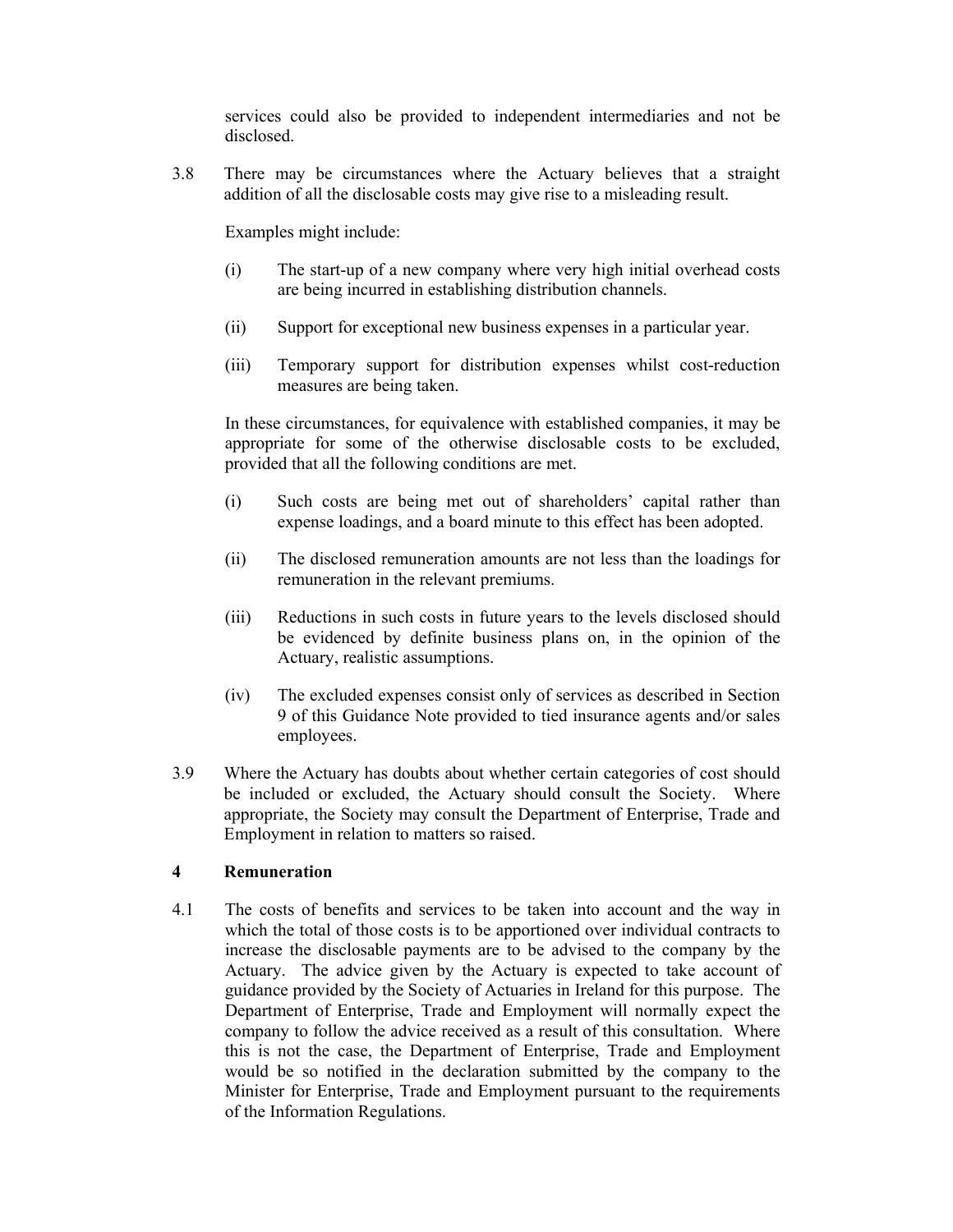- 4.2 The estimation of the cost of benefits and services should normally be based on the most recent relevant experience of the company. Deviation from this will be appropriate, however, when:
	- (i) the Actuary has reasonable grounds to believe that the remuneration will be higher than that implied by the experience; or
	- (ii) the Actuary has strong grounds to believe that the remuneration will be lower than that implied by the experience; or
	- (iii) no such experience is available, in which case the estimation should be based on business plans which the Actuary has strong grounds to believe are achievable.
- 4.3 The costs of benefits and services should be split into new business costs and the costs of servicing existing clients. The costs attributable to servicing should be assessed directly in relation to the work carried out by the insurance intermediaries or sales employees. It should be noted that it may not be appropriate to assume that the split bears the same ratio as new business payments bear to renewal payments.
- 4.4 Where an insurance intermediary is a connected person of the company, (e.g. in the same Companies Act group), it may be the case that the remuneration received by the insurance intermediary is not on a commercial basis. In these circumstances, the remuneration disclosed should be based on the payments, benefits and services provided to the employees of the insurance intermediary, whether they are provided by the company or by a connected person, as though the relevant employees were sales employees of the company.

 A similar situation could arise where a company distributes its products using the resources and facilities of another company in the same Companies Act group. In these circumstances, the remuneration disclosed should be based on the payments, benefits and services provided to the sales employees of the company, whether they are provided by the company or by a connected person. Where a retail distribution network (for example, the branch network of a bank) is used to distribute a range of financial or other products, the part of the cost of such network relating to relevant life assurance business should be determined by allocating to such business the appropriate parts of all the costs of the network. The allocation of only marginal costs to relevant life assurance business would not be appropriate; the allocation should include both the variable costs associated with relevant life assurance business and an appropriate proportion of the fixed costs of the network.

4.5 Where payments are made entirely in cash to unconnected intermediaries, they will normally be at a level not only sufficient to meet all the costs incurred by the unconnected intermediaries but also to provide a profit. For equivalence, therefore, the disclosable remuneration in the case of connected intermediaries and of sales employees should be increased to allow for the profits expected to be made within the group from carrying out the activities the costs of which are disclosable as part of remuneration.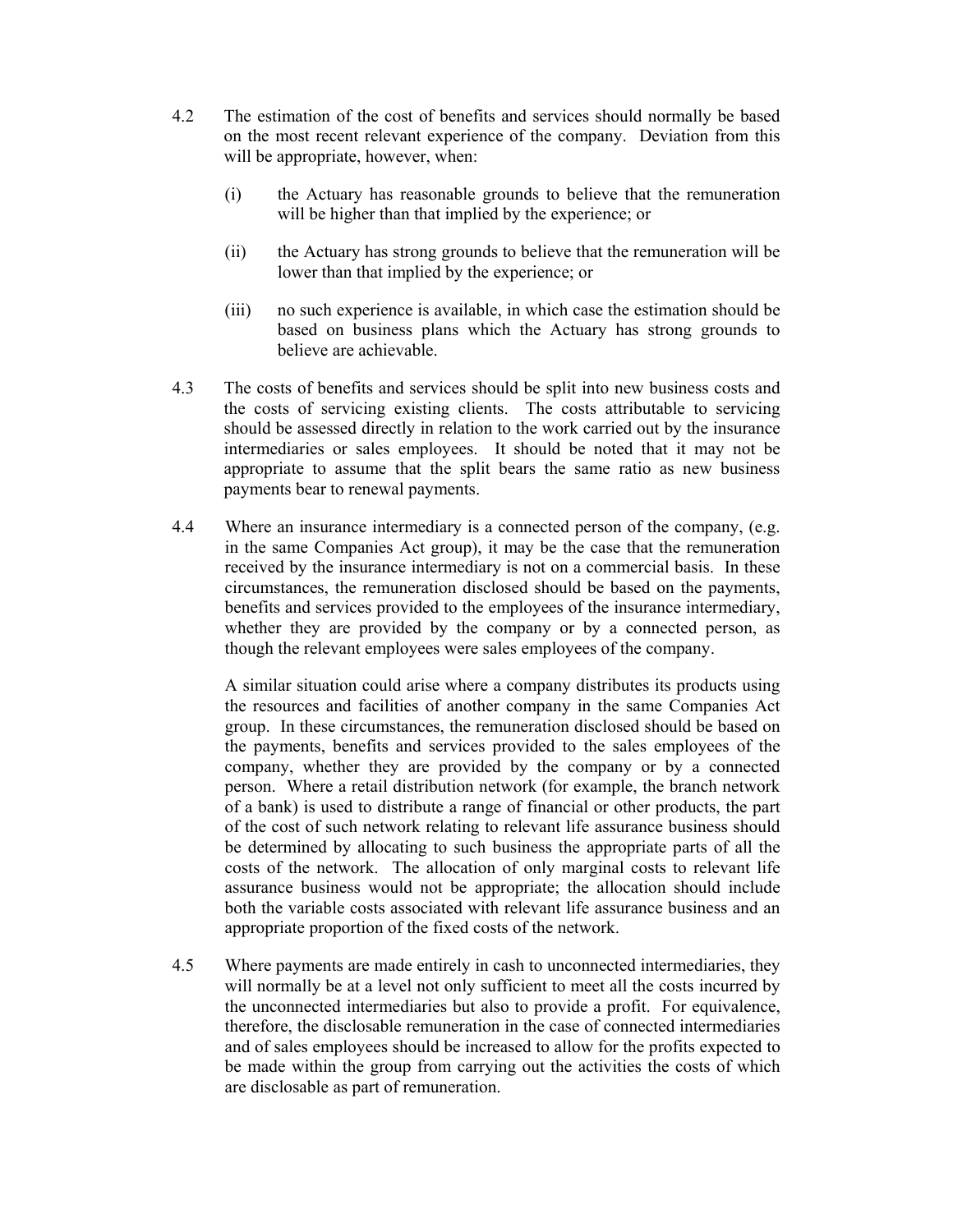In the absence of relevant research in this area in Ireland and having regard to experience in this area in the United Kingdom, the profit margin referred to in Paragraph 3.4 should be 15% of remuneration, unless the Actuary considers that this figure is inappropriate and substitutes another, more realistic figure in its place to represent the profit margin made from carrying out activities the costs of which are disclosable as part of remuneration ('disclosable activities'). In estimating whether a lesser profit margin than 15% would be appropriate possible approaches include:

- (i) A comparison with the remuneration scales of similar unconnected insurance intermediaries either of the same company or more generally in the market. For example, if the remuneration without the 15% uplift is lower than scales typically payable to unconnected insurance intermediaries but with the 15% uplift the remuneration is higher, then an intermediate uplift may be appropriate.
- (ii) An apportionment of the expected profit on the policy between that generated by disclosable activities and that by other activities (e.g. risk taking, administration, etc.). In making such an apportionment, the Actuary should be careful not to overestimate the profit made on the other activities.

# **5 Construction of Remuneration Scales - General**

- 5.1 The remuneration costs should be spread across the business using a new business remuneration scale and a servicing remuneration scale.
- 5.2 The principles set out in Paragraphs 5.3 to 5.10 should apply to the construction of remuneration scales.
- 5.3 The incidence of the remuneration should be disclosed as well as the amounts.
- 5.4 The new business remuneration scales when applied to the total value/volumes of business should reproduce the total remuneration costs (payments, benefits and services plus profit, if appropriate), and similarly for the servicing scales.
- 5.5 Separate remuneration scales should be constructed for the three different categories of insurance intermediary defined in the Insurance Act, 1989 viz. insurance brokers, insurance agents and tied insurance agents, as well as for sales employees. It is permissible for the remuneration scale for a given category (for a given product) to be an average across the company as a whole. If, however, a company operates two or more different structures of remuneration within a category then the remuneration scale should be calculated separately for each.
- 5.6 In the case of tied insurance agents and sales employees, it is recognised that some receive more remuneration than others and that often such differences reflect the extra experience of senior sales personnel and their sales volumes.
- 5.7 Where there is an identical remuneration scale applying to all members of a category (although they might earn differing percentages of it) the same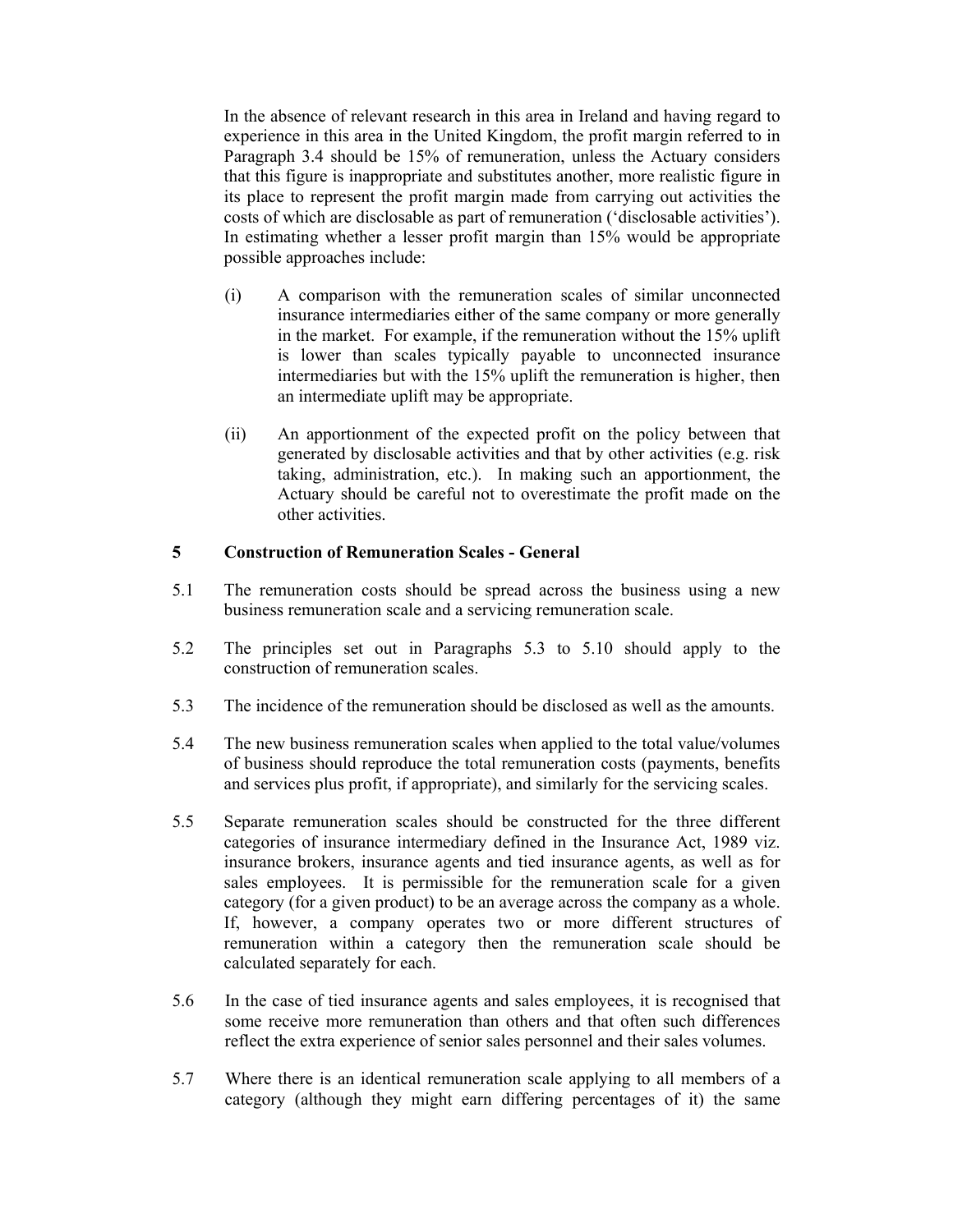amount of remuneration (and the value of other benefits and services) in respect of identical transactions may be disclosed regardless of the percentage of the scale paid to each individual member of the category. Note, however, that this method of averaging would be limited to the individuals operating within a category. It would not be possible, for example, to take an average for different categories.

- 5.8 In all cases the amounts disclosed must allow the client to determine whether there is any product bias and they must be fair and not misleading.
- 5.9 Where an insurance intermediary or sales employee agrees with a client to forgo a part of his normal payment in order to improve the terms of the contract, the same uplift factor (see Paragraph 6.2(iii)) may be applied to the reduced payment, or the same monetary cost of benefits and services may be used, subject to the following constraints.
	- (i) The 'same uplift factor' approach should be adopted only if the policyholder will *also* receive the full benefit of the lower of:
		- (a) the reduction in the amount of disclosed remuneration for nonfinancial benefits and services; and
		- (b) an equivalent proportion of the policy loadings intended to cover non-financial benefits and services.
	- (ii) Where the 'same uplift factor' approach (in Paragraph 5.9) is adopted, the proportion of payments forgone must be allowed for in calculating the uplift factor.
	- (iii) Where an average scale of remuneration is used, the percentage reduction in payment in respect of the individual insurance intermediary or sales employee may be applied to the average payment in order to calculate the reduced payment.
- 5.10 Payments, benefits and services relating to other than life assurance business are to be disclosed in the circumstances outlined in Paragraphs 7.7 and 7.8.

### **6 Construction of Remuneration Scales - Suggested Methods**

- 6.1 It is the responsibility of the Actuary to recommend to the company a suitable remuneration scale which conforms to the principles outlined above. The following methods would be appropriate in the circumstances outlined.
- 6.2 Where the insurance intermediary or sales employee is paid by a transaction based payment scale related to volume and/or value of business sold:
	- (i) The payment scale is adjusted for any over-ride payments based on new business volumes. The adjusted payment scale applied to the anticipated new business should reproduce the anticipated payments.
	- (ii) The payment scale is divided into a new business payment scale and a renewal payment scale.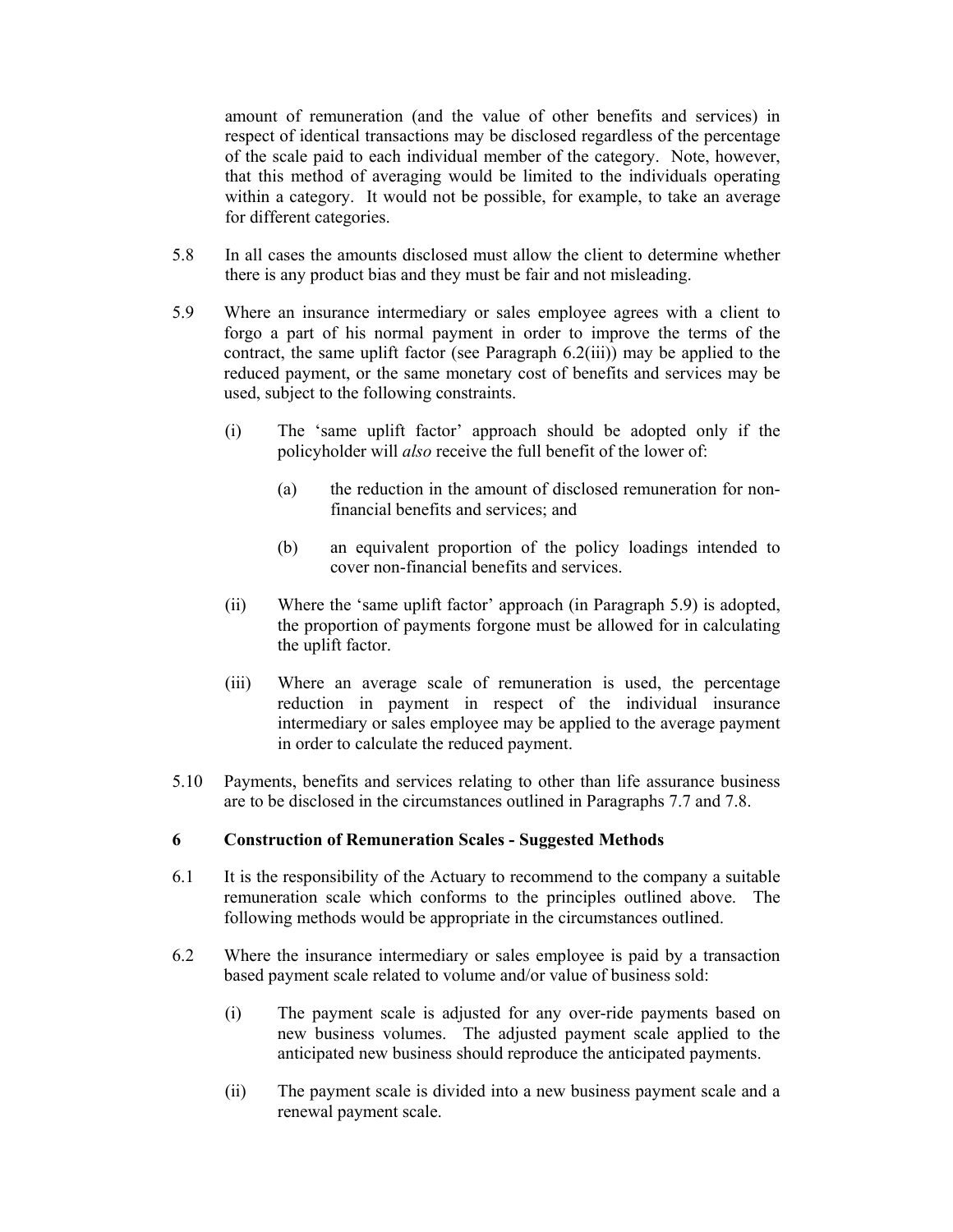(iii) The cost of benefits and services is expressed in the form of a new business uplift factor and a servicing uplift factor.

| New business uplift factor | Cost of new benefits and services<br>$=$<br>New business payments |
|----------------------------|-------------------------------------------------------------------|
| Servicing uplift factor    | Cost of servicing benefits and services                           |
| $=$                        | Renewal payments                                                  |

- (iv) The calculation may be done separately for as many or as few different classes of business as will ensure that any resulting differences are justified by actual differences in circumstances and that any significant differences are not masked. The calculation may be done separately for different classes within a category or averaged across the category (see Paragraph 5.5).
- (v) The payment scales are grossed up by new business uplift factors or servicing uplift factors as appropriate to reflect the cost of benefits and services. The grossed up scales represent the new business and servicing remuneration scales, and are applied to the individual policy concerned to derive the disclosable remuneration.
- (vi) Where the level of payment in the first year of a policy equals the level of payment in subsequent years (level payment scale) then, for the purposes of Paragraph 6.2(iii), 'new business payment' refers to the payments in the first policy year and 'renewal payment' refers to the level of payment in subsequent policy years.
- (vii) If servicing costs are expected to be incurred in any year in which no renewal payments are to be made on a policy, provision of information on remuneration should still be made, for example by using a technique similar to that described in Paragraph 6.3.
- (viii) As an alternative to expressing the cost of benefits and services in the form of a new business uplift factor and a servicing uplift factor, the cost of benefits and services may be expressed in the form of a multiple of the relative measure of value placed on the individual contracts by the company (or the company's group), as determined in accordance with Paragraph 6.3. The apportionment of new business benefits and services between individual contracts is according to the relative measure of value and an appropriate relative measure of value should be used to apportion servicing benefits and services.
- 6.3 Where an insurance intermediary or a sales employee does not receive any payments related directly to value or volume of business (e.g. the insurance intermediary receives a predetermined payment or the sales employee is paid by a fixed salary), there is no contract-related payment which, suitably uplifted for the cost of benefits and services, can be disclosed. In such circumstances, the payments should be amalgamated with the cost of benefits and services, and be disclosed as set out below.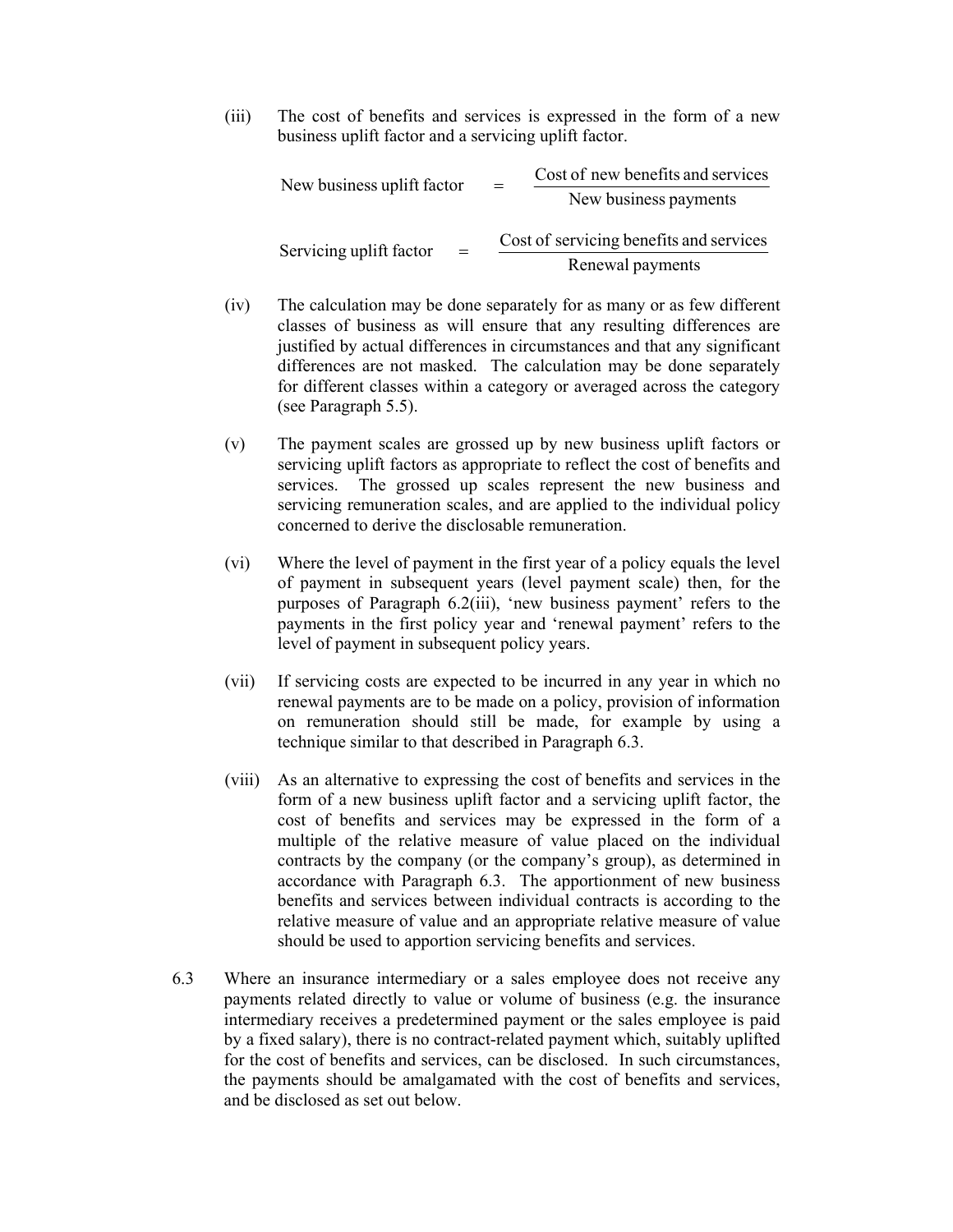Similarly, where, for a particular contract, an insurance intermediary or a sales employee does not receive any contract-related payment but the contract in question contributes to the receipt by the insurance intermediary or sales employee of other payments, benefits or services, there is no contract-related payment which, suitably uplifted for the cost of benefits and services, can be disclosed. In such circumstances, the total payments, benefits and services relating to contracts of this type should be determined, and be disclosed as set out below.

 In both the circumstances outlined above, the apportionment of the total costs over individual contracts should be done in a way which reflects the value of the contract to the company or the company's group. The following approach should be applied.

- (i) The Actuary ascertains the relative measure of value placed on the individual contracts by the company (or the company's group). In this context it is appropriate to judge 'value' in relation to any (nonremunerated) internal scale of success or validation which the company applies to judge the relative success of individual intermediaries, salesmen, branches or regions. If no such scale exists it may be appropriate to judge 'value' broadly in relation to the expense contributions or charges generated by the contract or on a scale of value determined by the Actuary as being appropriate.
- (ii) The total costs are split between new business and servicing costs to determine new business remuneration and servicing remuneration. The apportionment of new business remuneration between individual contracts is according to the relative measure of value and an appropriate relative measure of value should be used to apportion servicing remuneration.
- 6.4 Where other methods of remuneration are employed, e.g. part salary or predetermined payment and part related to the volume/value of sale, the salary or predetermined payment element should be added to the cost of benefits and services and the method in Paragraph 6.2 may be employed.

### **7 Payments**

- 7.1 Where an insurance intermediary or a sales employee will receive a straightforward payment on each sale, the first element of disclosable remuneration is relatively simple to disclose, being the amount of that payment.
- 7.2 However, the precise rate of payment may not be known in advance (for example if retrospective volume overrides apply). In such cases, it will be necessary for the Actuary to estimate the likely rate to apply to the insurance intermediary or sales employee in question. This could, for example, be based on an average rate applicable to particular groupings of insurance intermediaries or sales employees or on a best estimate for each insurance intermediary or sales employee. It should never be below any minimum rate applicable to that insurance intermediary or sales employee or sale.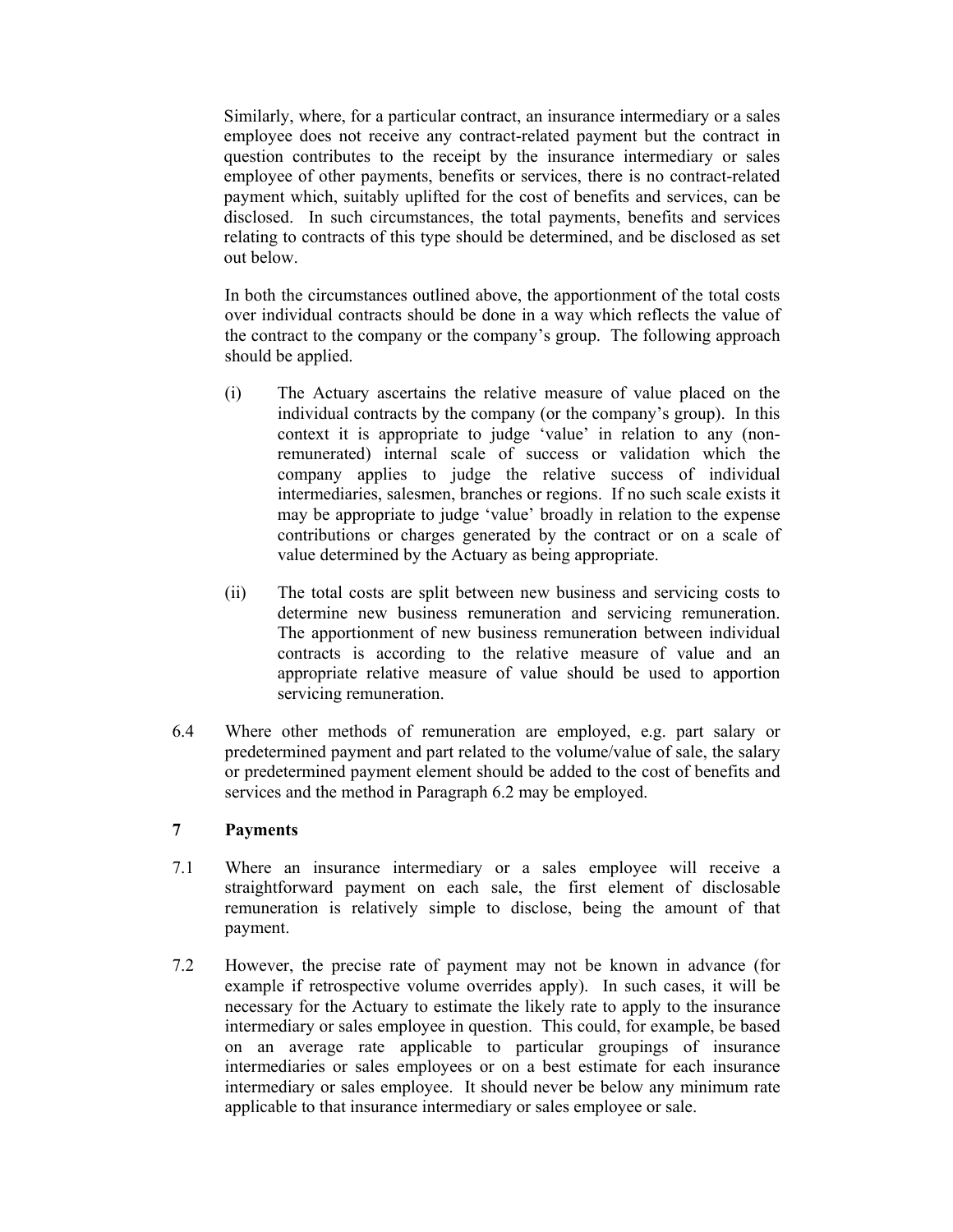- 7.3 Remuneration earned by any other employee in respect of the sale (e.g. a manager's override) must also be added in, using estimates where appropriate as described above, to the extent that such remuneration is not in respect of services, which, if provided to an independent intermediary, would not be disclosable. Payments to introducers by the company must also be included.
- 7.4 Bonus payments which may be made if certain targets ( e.g. sales targets, persistency targets) are met must be treated in a similar manner to volume overrides.
- 7.5 Salaries and any other payments which do not relate directly to any one sale should be treated in a manner similar to that set out below for benefits and services. However, see Paragraph 6.3 for the special case of sales employees remunerated only by salary.
- 7.6 The guidance below is provided to assist the Actuary in determining the payments to disclose.
	- (a) Where payments are credited to an 'account' from which periodic withdrawals may be made, the amount disclosed should be that credited to the account whether or not the recipient intends to withdraw it immediately. If an insurance intermediary or sales employee is able to 'overdraw' an account, all amounts to be credited in respect of a contract, up to any 'borrowing limit', must be disclosed as if they were credited on inception of the contract.
	- (b) Where a payment is made in advance of the receipt of a premium to which it relates (e.g. indemnity commission), it should be disclosed as being received at the time of payment.
	- (c) Where a company makes arrangements through a third party for a lump sum to be paid to an insurance intermediary or sales employee in exchange for the income stream to which the insurance intermediary or sales employee is entitled (e.g. a factoring arrangement) then the lump sum so receivable must be disclosed as if it were a payment from the company.
	- (d) Where a company provides an insurance intermediary or sales employee with a loan or makes arrangements for a third party to provide a loan on the security of, or in the expectation of, future payments from the company, then so much of the payments to the insurance intermediary or sales employee in respect of a contract as will be or has been taken into account in determining the amount of the loan must be disclosed as if they were received at inception of the contract, irrespective of the actual incidence of the payments.
- 7.7 Where payments are being made by the company or a connected person to an insurance intermediary or sales employee in respect of business other than relevant life assurance business, any element of these other payments which may be considered to result directly or indirectly from the sale of relevant life assurance business must be regarded for the purpose of the provision of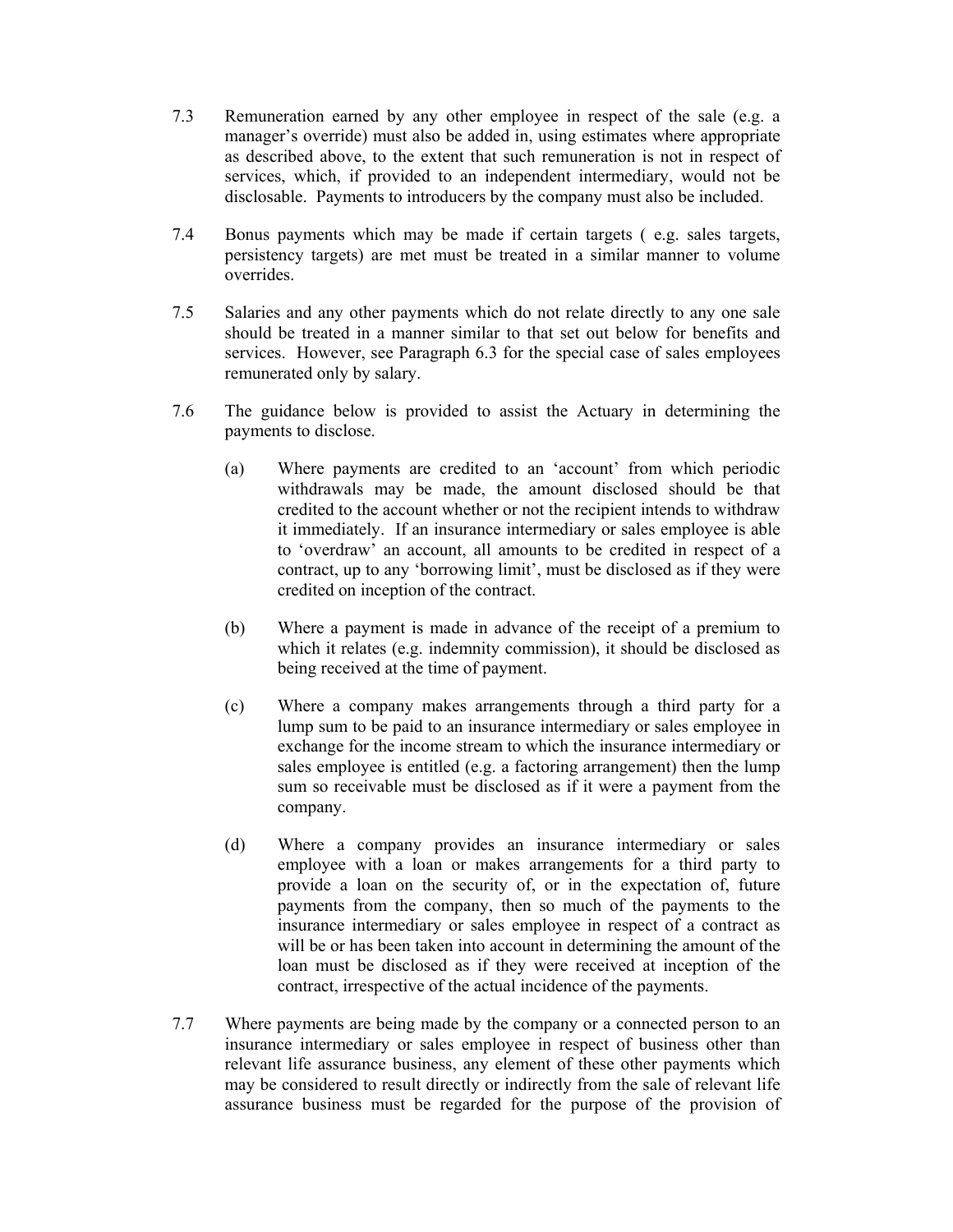information on remuneration as if they did so result (and hence be subject to the provision of information on remuneration). A similar requirement applies to any benefits or services.

- 7.8 For example, if a higher rate of remuneration is paid on a mortgage when it is to be repaid by an endowment than when it is stand-alone, the difference must be disclosed as a payment in respect of the endowment.
- 7.9 More generally, if there is a 'drift' in remuneration away from relevant life assurance business towards other business, this is likely to be regarded by the Department of Enterprise, Trade and Employment as an attempt by the company to evade the provision of information on remuneration requirements unless the procedures outlined in Paragraph 7.7 are followed.
- 7.10 Payments directly as a result of business written in previous years (e.g. renewal commission) should be allocated to new business to the extent that they are increased or only continue conditional on the completion of minimum amounts of new business.
- 7.11 Payments are usually made either on:
	- (i) an 'earned' basis, whereby the payment is made on the happening of the event to which it relates and where, in the event of the policy subsequently lapsing, the insurance intermediary or sales employee will not be required to make a refund of any part of the payment; or
	- (ii) an 'indemnity' basis, whereby the payment is made in advance of the happening of the event to which it relates and where, in the event of the policy lapsing before the happening of that event, the insurance intermediary or sales employee will be required to make a repayment to the company.

 Where payments are made on an 'indemnity' basis and the amount repayable by an insurance intermediary in the event of a policy lapsing is equal to or less than the 'unearned' payments which relate to events to happen in the future, such repayments are to be ignored, and the schedule of payments is to be determined on the basis that the policy continues in force for the full duration of the illustrations.

 Where payments are made on an 'indemnity' basis and the amount repayable by an insurance intermediary in the event of a policy lapsing is greater than the 'unearned' payments which relate to events to happen in the future, the excess of such repayments actually received over the 'unearned' payments may be offset against the cost of services for the purposes of Section 9, provided that the total cost of services disclosed is not negative. Any such excess must be treated in a similar manner to volume overrides as described in Paragraph 7.2.

 Where payments are made on an 'indemnity' basis, the allocation of such payments to events for the purposes of this Paragraph must be made in a manner which is fair, clear and not misleading; for example, if, under a monthly premium policy, all initial commission is paid on an 'indemnity'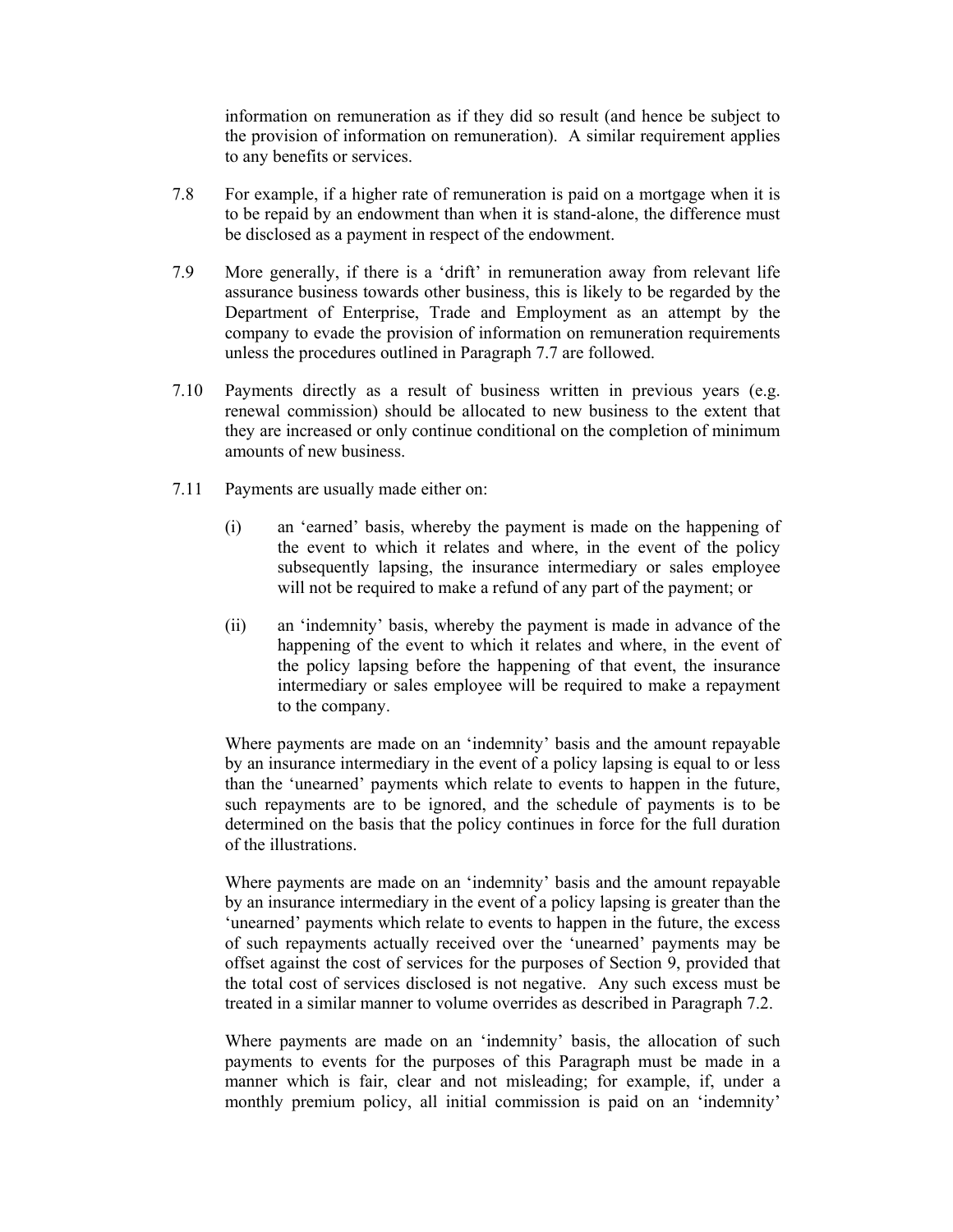basis in the first month and renewal commission commences to be paid in the thirteenth month, the initial commission payment should be allocated equally to each of the first twelve monthly premiums.

# **8 Benefits**

- 8.1 The Information Regulations require that the cost of benefits should be taken into account when determining disclosable remuneration.
- 8.2 The cost of all non-monetary benefits provided by a company to an insurance intermediary or sales employee must, therefore, be added to the disclosable payments derived in Section 7.
- 8.3 Such benefits would include any item that would be considered as a benefit or expense under the Taxes Consolidation Act 1997. For example, use of a car, conferences, subsidised loans, etc.
- 8.4 The above Paragraph is to be used for the purposes of definition only and not for the purpose of putting a value on the items included. The amount to be included is the cost to the company.
- 8.5 Furthermore, these items shall be included in the provision of information on remuneration whether or not the individual is liable to income tax on them and regardless of whether any such item is chargeable to tax. That is to say, the fact that an individual may not be a taxpayer will have no bearing on the provision of information on remuneration.
- 8.6 Similarly, the fact that some such benefits may not be taxable has no bearing either. In both cases provision of information on remuneration is required.
- 8.7 Other examples of benefits would include contributions to pension schemes and social insurance contributions.
- 8.8 Options provided on shares should also be valued, taking into account any discount on issue and assuming that the shares in question will grow at a reasonable rate in line with other investments.
- 8.9 The benefits listed in this Section are not intended to be exhaustive.

# **9 Services**

- 9.1 The Information Regulations require that the cost of services should be taken into account when determining disclosable remuneration. Services for this purpose are services other than those specified in Paragraph 9.3.
- 9.2 A company may provide whatever services it decides to an insurance intermediary or to a sales employee. The cost of all such services provided by a company to an insurance intermediary or sales employee, other than those specified in Paragraph 9.3, must, however, be added to the disclosable payments derived in Section 7.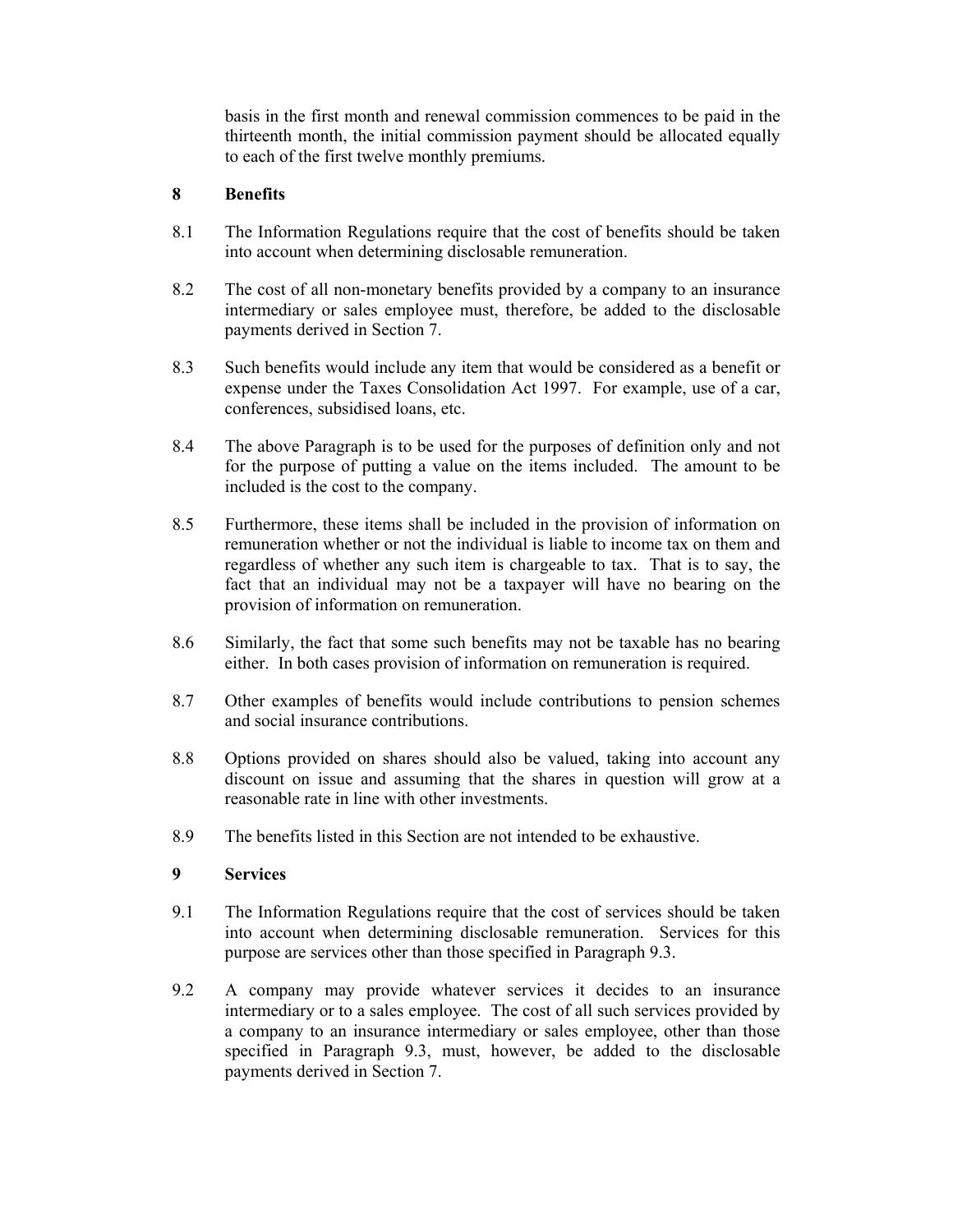- 9.3 The following goods and services supplied to an insurance intermediary or to a sales employee (either free or subject to a charge) need not be included in disclosable remuneration.
	- (i) information about the company's life assurance contracts in the course of a telephone call which is paid for by the company.
	- (ii) literature to or for distribution on behalf of the insurance intermediary or sales employee which relates wholly or mainly to the life assurance contracts offered by the company, provided that the literature is of a kind which the company generally supplies to insurance intermediaries and/or sales employees and it is supplied to the insurance intermediary or sales employee for distribution otherwise than at the expense of the company and provided that either:
		- (a) the literature does not contain the name of any insurance intermediary or sales employee; or
		- (b) the name of the insurance intermediary or sales employee is only overprinted on the literature and the company's name appears on the literature more prominently than that of the insurance intermediary or sales employee.
	- (iii) written technical information to an insurance intermediary or sales employee which does not relate specifically or solely to the company's life assurance contracts, provided that:
		- (a) such information is available to insurance intermediaries and/or sales employees generally or to a class of insurance intermediary or sales employee (and accordingly is not intended to be used only by the insurance intermediary or sales employee to whom is supplied); and
		- (b) such information states clearly and prominently that it is produced by the company.
	- (iv) quotations and projections relating to the company's life assurance contracts and advice on the completion of forms or other documents.
	- (v) (a) access to data-processing facilities, or access to data, which is directly and specifically related to the company's life assurance contracts; and
		- (b) software which gives information about the life assurance contracts offered by the company or which is otherwise wholly directly and specifically related to the provision of quotations for the company's life assurance contacts.

 These sub-paragraphs apply to data relating to a broker fund but do not apply to any payment in respect of a telecommunication link.

- (vi) (a) a visit of an employee of the company or of any connected person of the company to the insurance intermediary or sales employee for business purposes;
	- (b) a visit of an employee of the company or of any connected person of the company to a client with a member of the staff of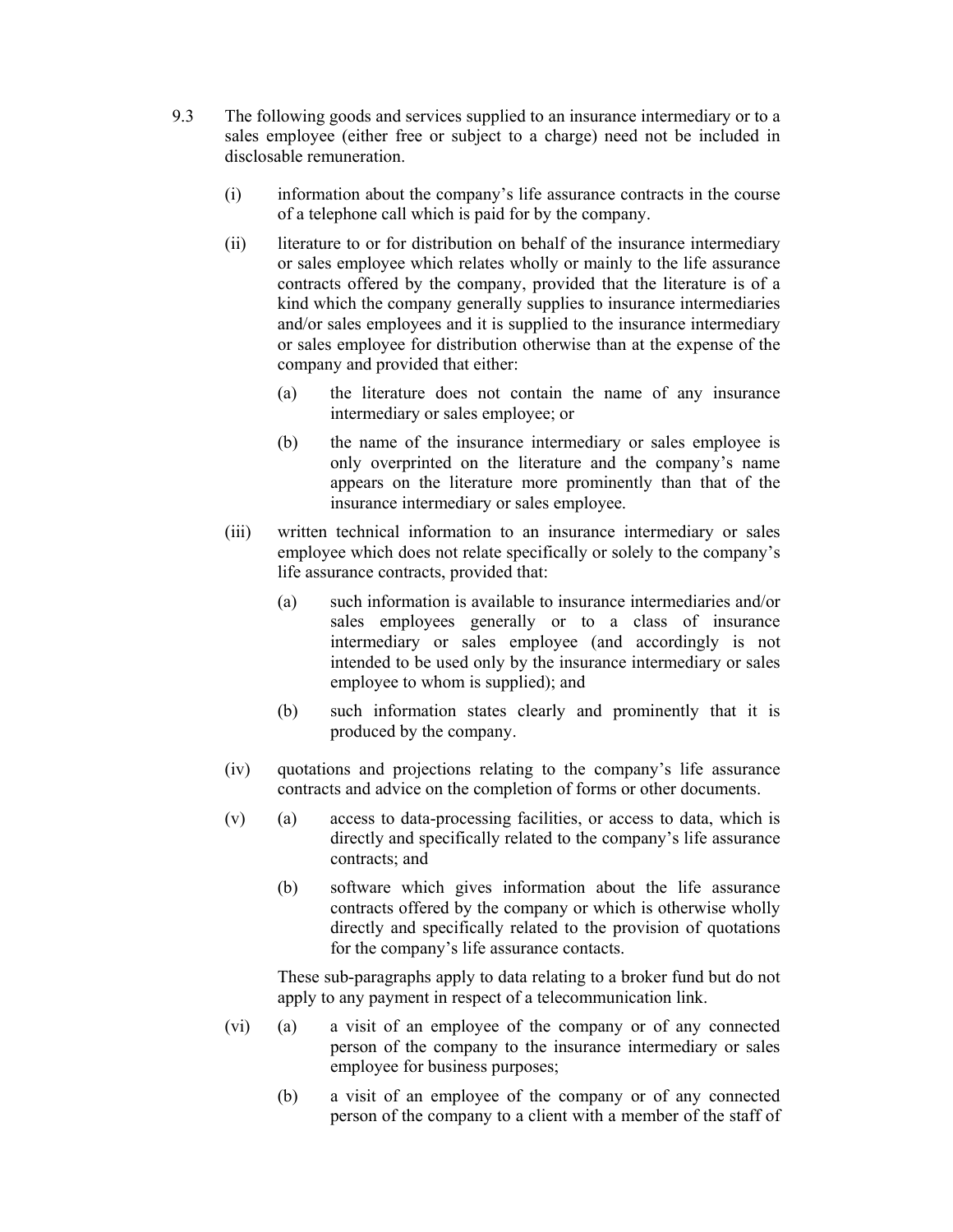the insurance intermediary or with the sales employee where the particular circumstances of the case require such a visit to be made.

- (vii) (a) seminars or conferences for insurance intermediaries and/or sales employees, provided that they are for bona fide business purposes,
	- (b) training facilities (including lectures, written material and software) which relate specifically or solely to the company's life assurance contracts, and
	- (c) training facilities (including lectures, written material and software) which do not relate specifically or solely to the company's life assurance contracts, provided the company makes such facilities generally available for insurance intermediaries and/or sales employees,

 provided that such seminars, conferences and training take place only in the Republic of Ireland, and the company does not pay, or contribute in any way to, the travelling expenses or overnight expenses of any insurance intermediary or sales employee.

- (viii) participation by the company in seminars given by insurance intermediaries and/or sales employees, provided that:
	- (a) such participation is for bona fide business purposes; and
	- (b) the company does not pay, or contribute in any way to, the costs of the seminar.
- (ix) participation by the company in seminars organised on behalf of insurance intermediaries and/or sales employees, provided that:
	- (a) such participation is for bona fide business purposes; and
	- (b) the company is satisfied, on reasonable grounds, that no insurance intermediary or sales employee will receive any payment, fee or other reward (whether directly or indirectly) from the organiser; and
	- (c) the seminar is not organised solely on behalf of one insurance intermediary or sales employee but is available for participation by insurance intermediaries and/or sales employees generally.
- (x) entertainment and promotional gifts bearing the company's name, provided that:
	- (a) such entertainment does not exceed what is normal and reasonable in all the circumstances of the case and takes place only in the Republic of Ireland, and the company does not pay, or contribute in any way to, the travelling expenses or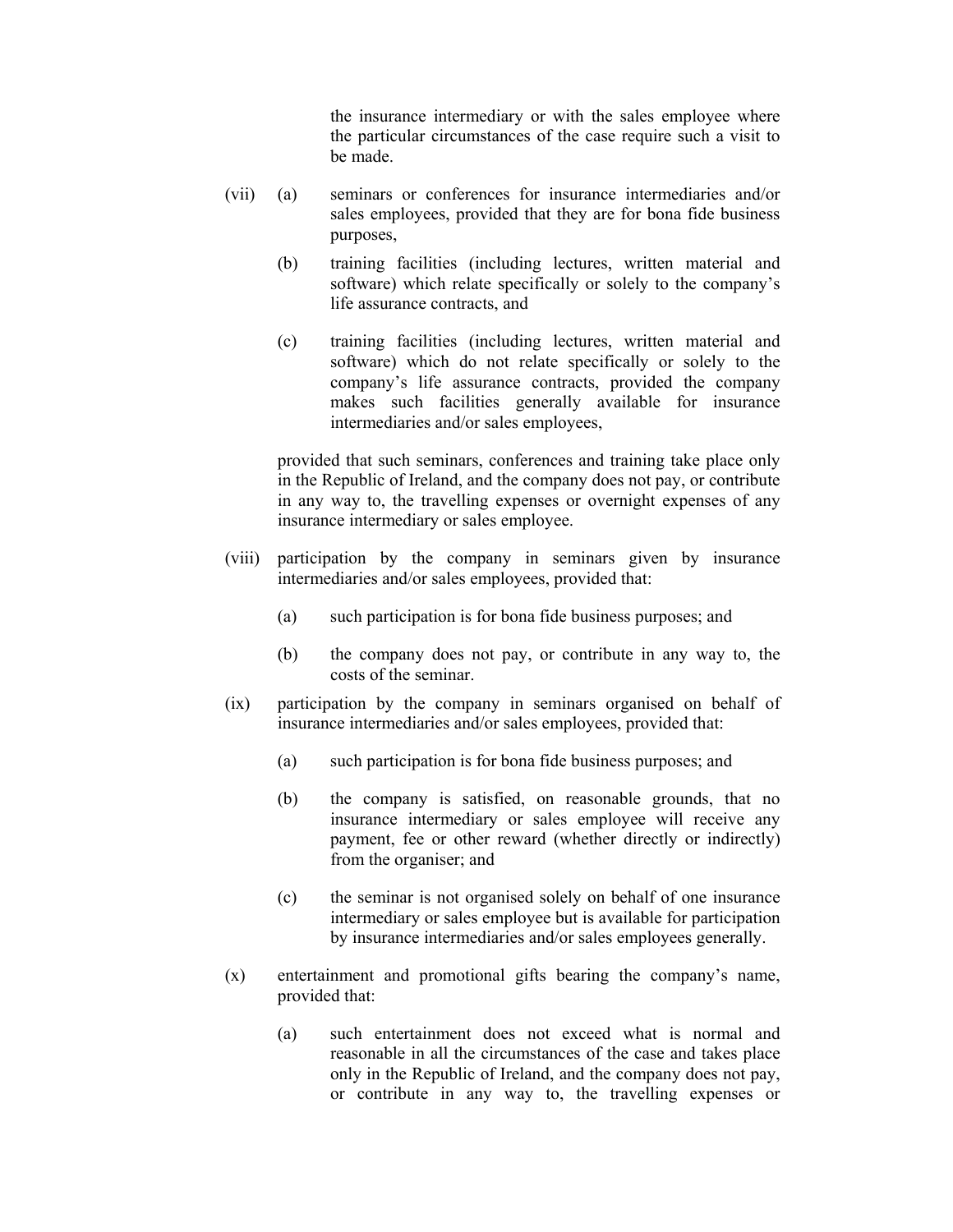overnight expenses of any insurance intermediary or sales employee;

- (b) gifts given to any one sales employee, or to any employee of a connected insurance intermediary who is treated for the purposes of Paragraph 4.4 as though the relevant employee was a sales employee of the company, in any one calendar year do not exceed  $\epsilon$ 50 in value; and
- (c) gifts given to any one insurance intermediary in any one calendar year do not exceed  $\epsilon$ 50 in value, multiplied by the number of individuals in the intermediary firm registered with the Irish Insurance Federation as life assurance salespeople.

 For the purposes of sub-paragraphs (b) and (c) above, gifts of pocket diaries and calendars shall be disregarded.

- (xi) information about sources of money which may be made available by way of loan to finance the purchase of land or buildings by clients of the insurance intermediary or sales employee, and such information may be provided by way of documents or on discs or in any other form and may be accompanied by or be part of further assistance which is related to the obtaining of such finance.
- 9.4 Where the service is the use of an asset owned by the company (e.g. the use of an office) the value taken into account should be the commercial value of the service (e.g. in the case of a property, full market rent). A similar principle applies to benefits as defined in Section 8 above.
- 9.5 Examples of the types of services, the costs of which should be included are:

Office accommodation and equipment, including telephone, e-mail, photocopying and fax.

Loans where a commercial rate of interest is not charged, including remuneration advances overdue for repayment.

General stationery.

Computer hardware and software.

Clerical and administrative support.

Business insurance cover, including PI and fidelity guarantee.

Recruitment.

Compliance monitoring.

Business planning services.

Line management.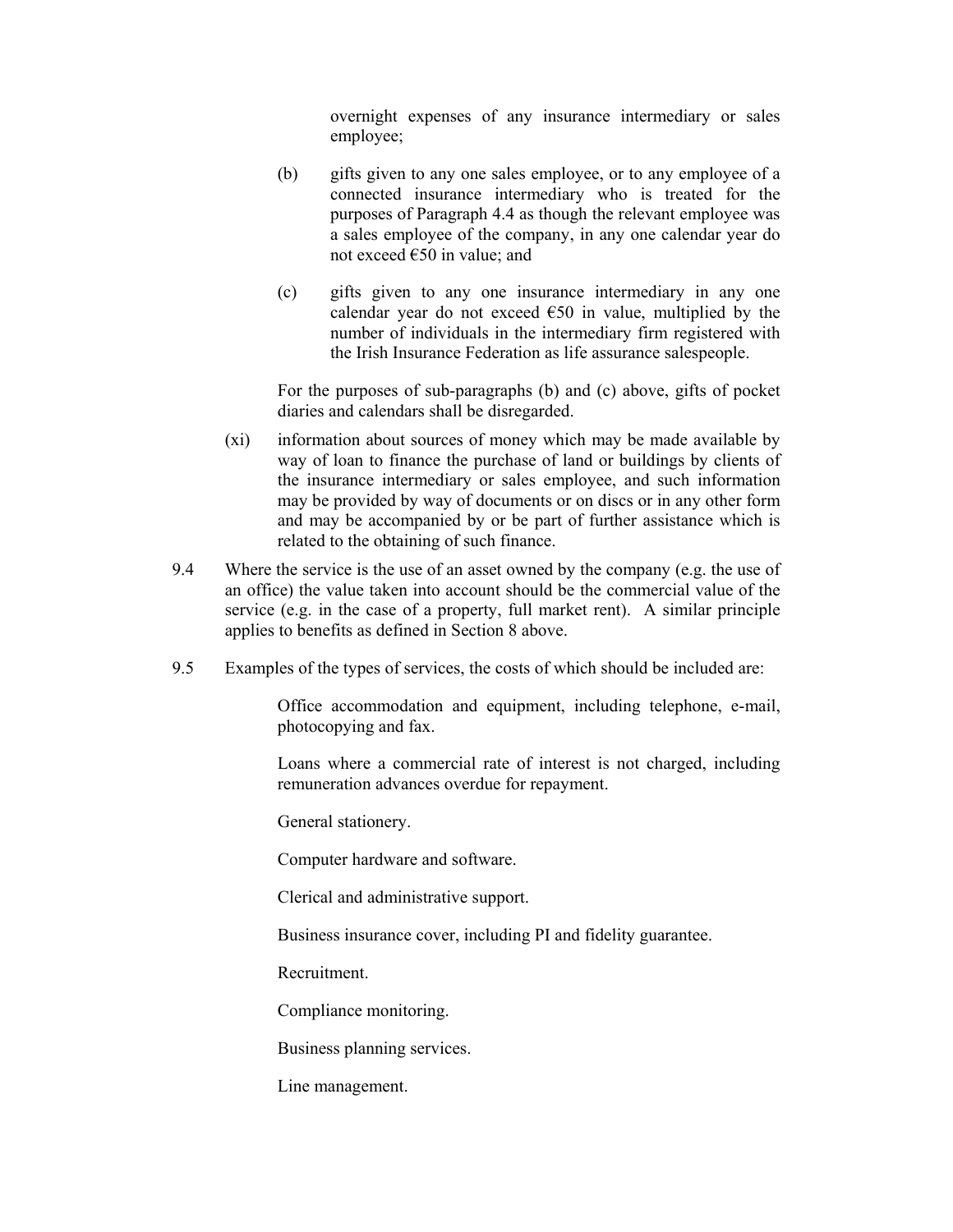This list is not intended to be exhaustive.

- 9.6 The Guidance below is provided to assist the Actuary in determining the costs to include in respect of services:
	- (a) Where an insurance intermediary or sales employee contributes towards these costs out of their own resources, the cost to be taken into account may be appropriately reduced.
	- (b) Where a cost is identified which required inclusion (e.g. all or part of the salary of an employee of the company) then all the overheads associated with that cost should also be included.
	- (c) The salary of an individual engaged only part-time on relevant life assurance business need be included only pro rata.
	- (d) Rent and associated costs of premises may be reduced to the extent that some of the premises are used for activities other than relevant life assurance business.
	- (e) The cost of corporate awareness advertising (advertising which does not solicit a response) may be excluded. The cost of lead generation advertisements (advertisements which solicit a response) must be included. Advertisements which include a reply coupon, or give a contact name, telephone number, fax number or e-mail address are deemed to be advertisements which solicit a response. Advertisements whose primary purpose is to raise corporate awareness but which indicate in general terms where further information may be obtained (for example, by using a phrase such as "contact your insurance broker, ABC bank branch or XYZ financial consultant") would not generally be deemed lead generation advertisements. The cost of lead generation advertisements may be reduced pro rata to the extent that they can reasonably be expected to lead to business other than relevant life assurance business.
	- (f) Lead generation activities must include the costs of placing an advertisement and the carrying out and mailing or the provision of access to third party clients. However, no account need be taken of the intrinsic value of existing clients of the company or any associated organisation.
	- (g) No costs need be included in respect of training. However, companies must ensure that this exemption extends only to the cost of services which could be provided in accordance with Paragraph 9.3(vii).
	- (h) Underwriting, policy administration and claims handling costs are excluded, as are costs associated with the development and maintenance of computer systems for the purposes of providing projections of benefits or other product information.
	- (i) The cost of compensating investors may be excluded.